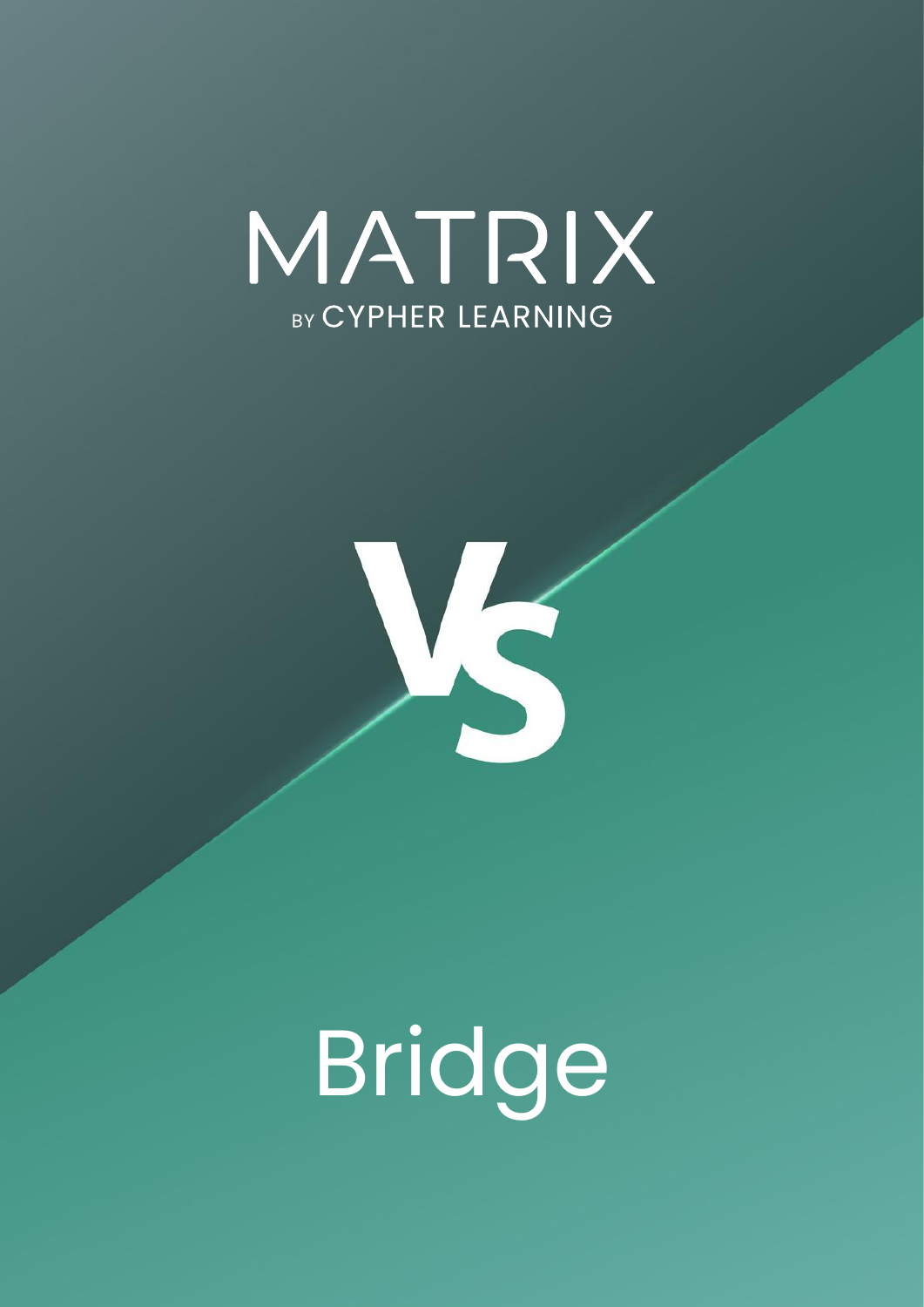### **Table of Contents**

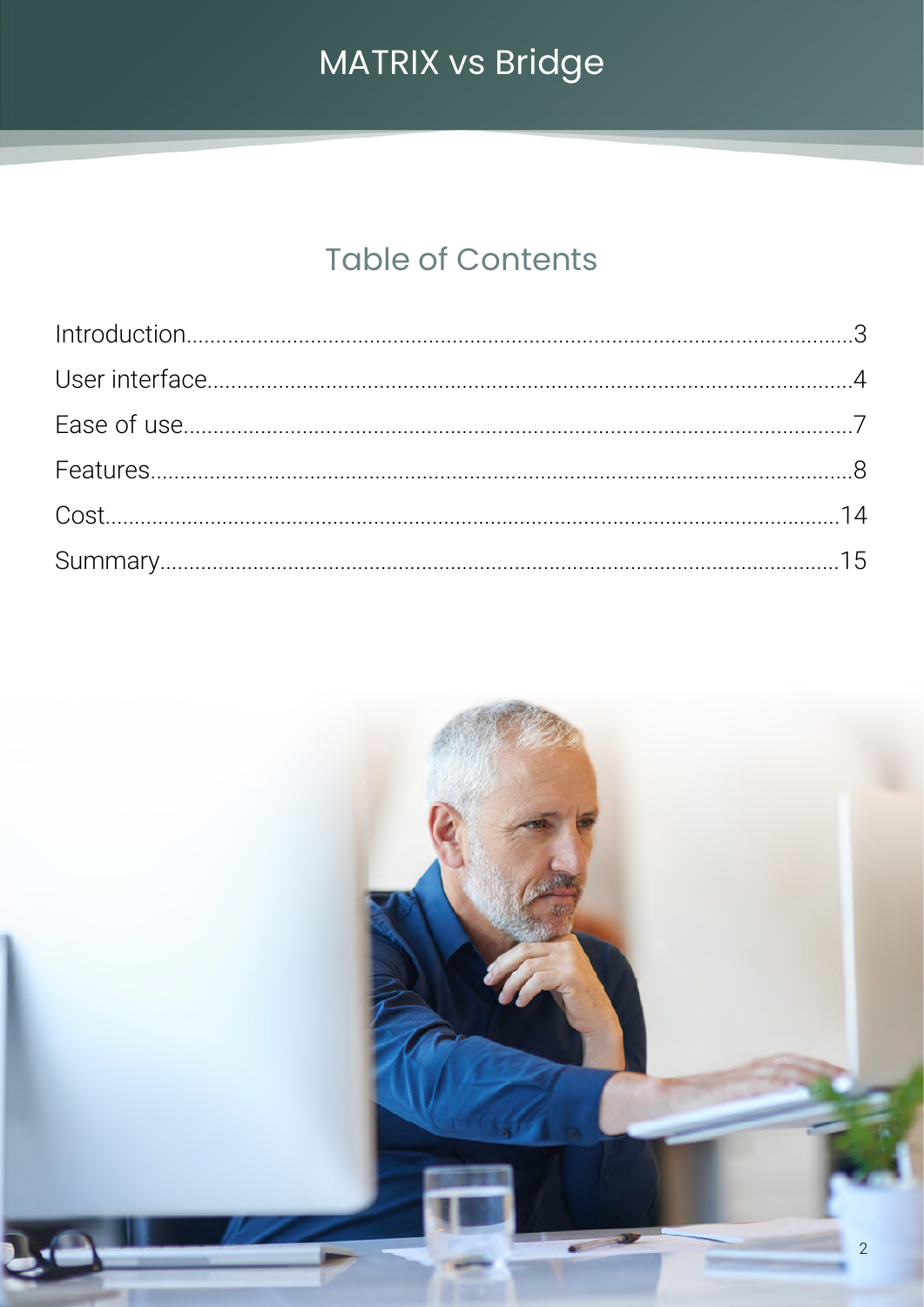### <span id="page-2-0"></span>Introduction

This is a detailed comparison between MATRIX and Bridge, taking into consideration the features, functionality, and cost of each platform.

MATRIX is a learning management system (LMS) for use by small and medium-sized businesses, as well as large corporations. MATRIX helps companies manage all training activities, such as creating and delivering training content, evaluating employee performance, training clients and partners, and selling online courses. MATRIX is a product of CYPHER LEARNING, a company that specializes in providing learning platforms for organizations around the world.

Bridge is a cloud-based learning solution for businesses owned by Instructure.

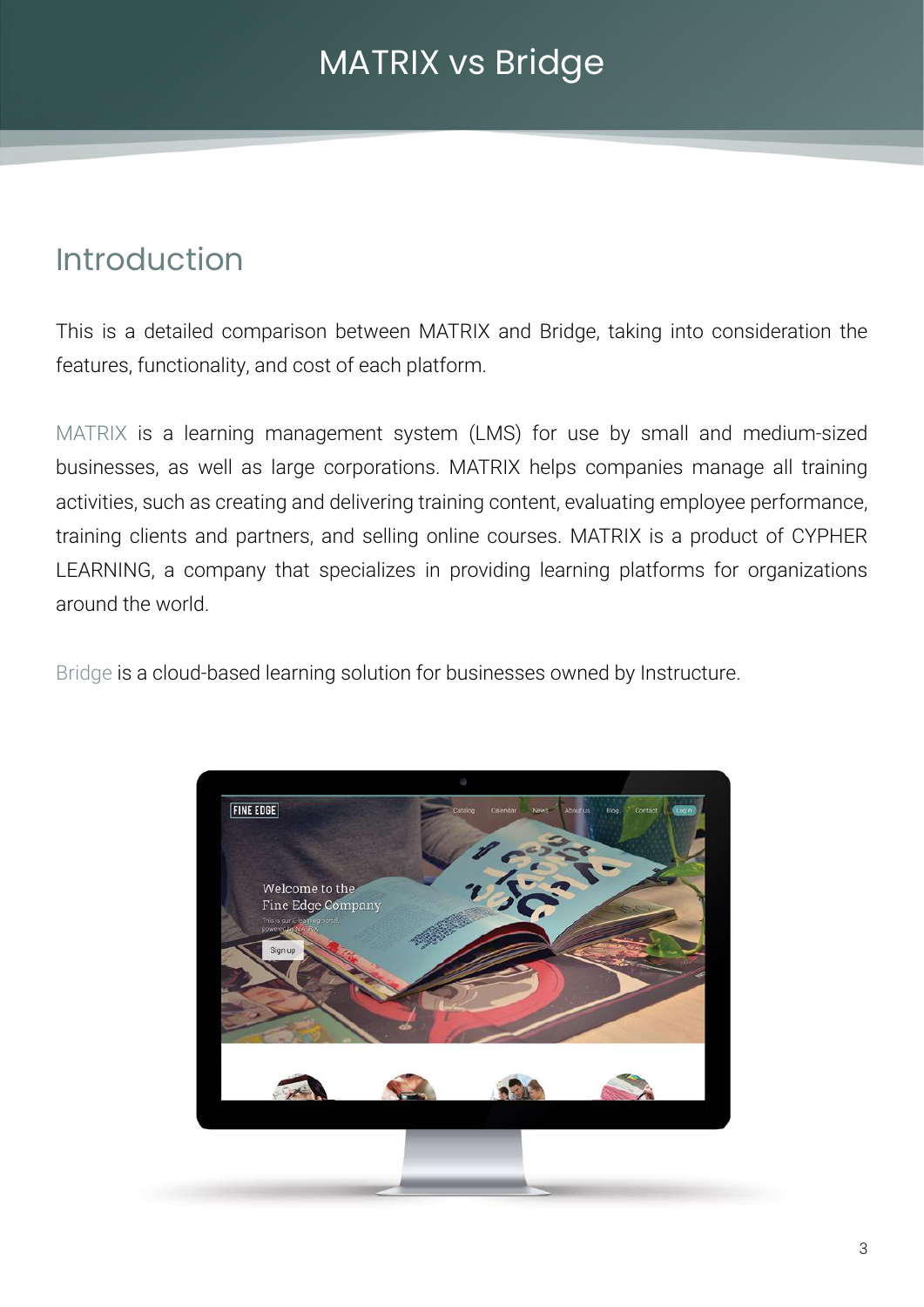### <span id="page-3-0"></span>User interface

The MATRIX interface has a responsive design that looks sharp and automatically adjusts based on the type of device. It provides attractive tile-based dashboards for learners, instructors, and administrators, as well as a graphical course catalog, users, and resources catalog. MATRIX also offers the possibility to easily customize your learning platform to match the company's image, brand, and identity. MATRIX also has a unique "activity display" feature that indicates the level of activity within courses and groups using a pulsing indicator on their tiles together with real-time widgets that scroll through the latest activities.

The Bridge interface is also responsive, but not as visually appealing. The platform is designed to show all elements on a single page. For example, the Learning library, although it is delimited with categories, shows all the courses on a single page. The categories are just some elements that horizontally separate the courses in the different sections of the page and they only show the number of courses.

Compared to this MATRIX has a graphical course catalog organized into categories and subcategories where each category has a tile that displays an image, the description of the category, and the number of courses.

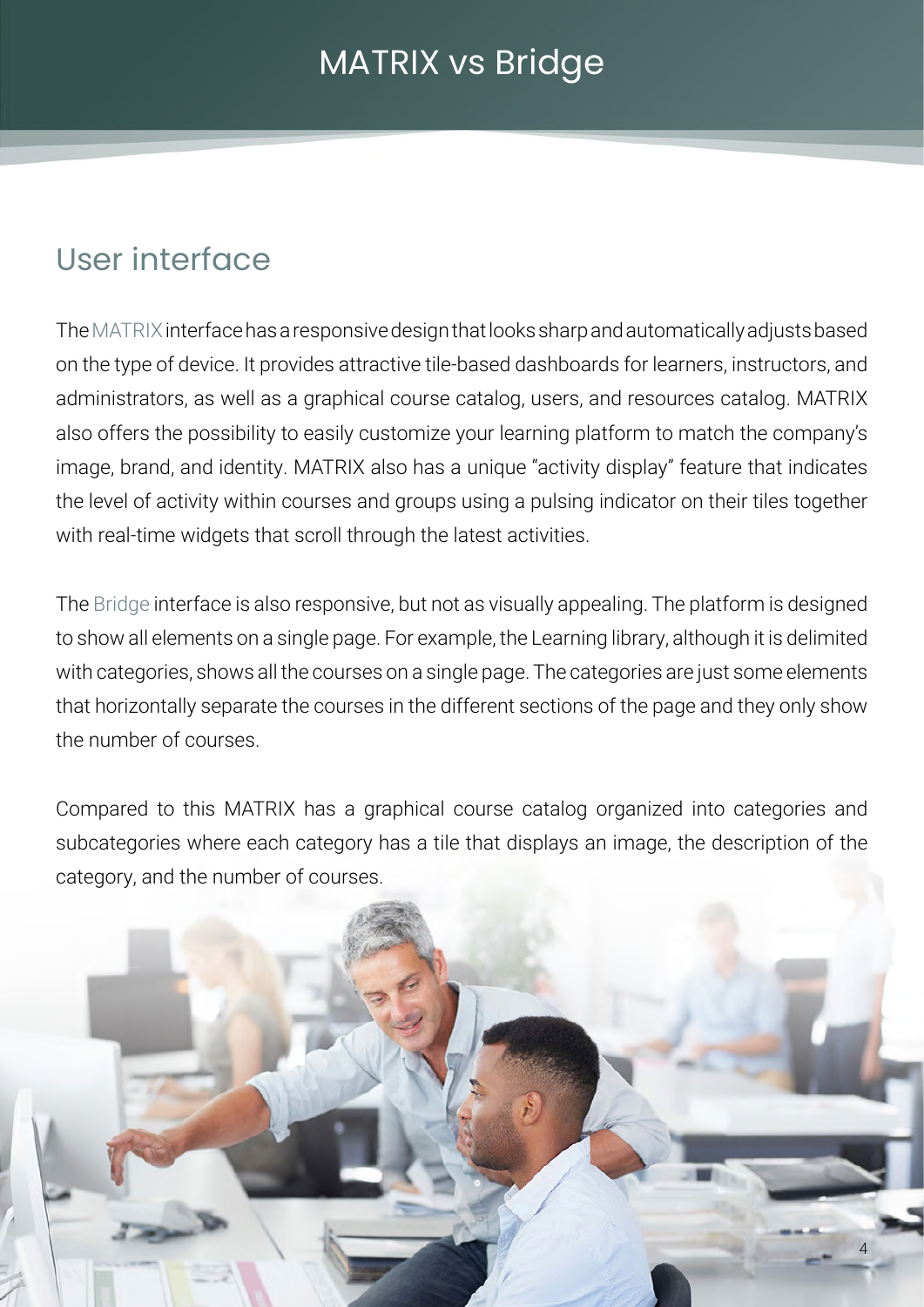Bridge is also missing a graphical Users and Resource catalog and there is no homepage concept included. This makes the platform harder to navigate and users don't have a full overview of their site as MATRIX users do.

MATRIX offers a Home area with graphical dashboards with relevant information for each user type such as the Enrolled, Teaching, and Admin dashboard. For example, administrators have access to the Admin dashboard which has widgets that offer an overview of the most important information about the site. They can also customize the admin dashboard by adding custom report widgets.

Bridge also has a similar page called the Insights page that contains analytics about the site. The page has many elements and users have to scroll down the page to find what they are looking for. It also lacks important configuration options and users can't add custom elements and reports.

The MATRIX navigation uses a simple, pop-out system that makes it easy to quickly access any area of the platform. For example, to add a new group, instructors can click on the "Add" shortcut under the Groups tab.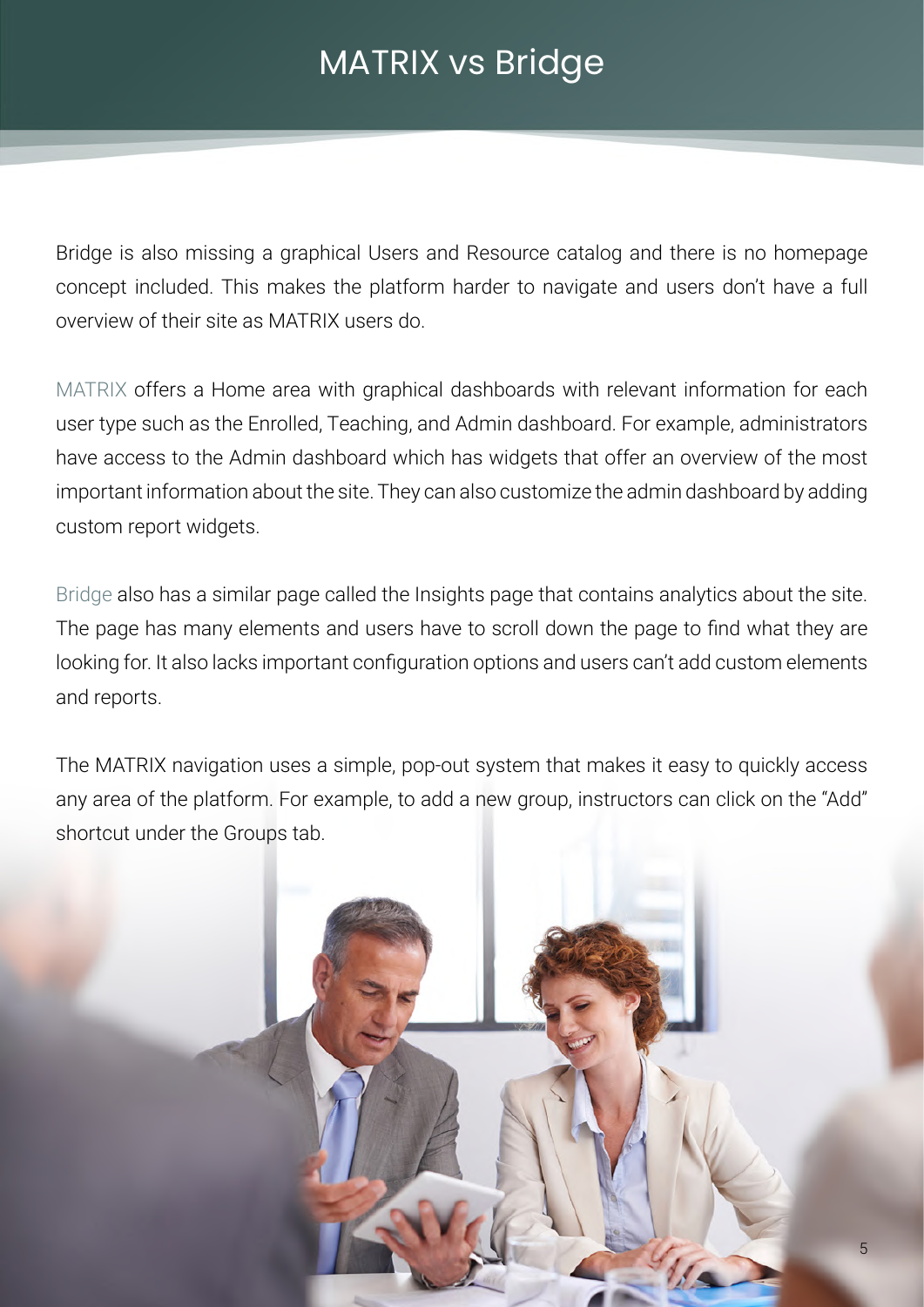The Bridge navigation is apparently simple, but for more advanced features, users have to "dig" through the platform to find what they need. In order to navigate to different areas, you have to constantly switch between apps. In MATRIX, you can instantly see analytics for course progress, assessment results, mastery, and more, directly in the course. There are also more shortcuts than in Bridge that allow you to quickly add content.

The course layout on MATRIX is easy to use and offers quick access to the main areas of a course, such as the course news, groups, chat, and training resources. The main learning content is organized into modules and sections so users know immediately how to find a particular topic within the course. In addition, each module has its own tile that displays the level of activity, shows the description and whether it awards certificates or badges. Learners can switch between a tile and a row view and they can easily see their progress through each module.

In Bridge, users can also organize courses into categories but the system is less structured, meaning that the courses are harder to find and there is no way to organize learning content into modules. Instead, instructors can create slides that are similar to a Powerpoint presentation, and add questions after each slide.

MATRIX offers support for more than 40 languages, including right-to-left languages, and mobile apps for iOS and Android. Bridge only has support for more than 20 languages, and offers iOS and Android mobile apps.

In addition, MATRIX provides accessibility features for all users, such as hidden content that improves screen reader use, a 'skip to content' shortcut, underlined links setting, and a high contrast theme. The accessibility features included in Bridge only apply to the learner role.

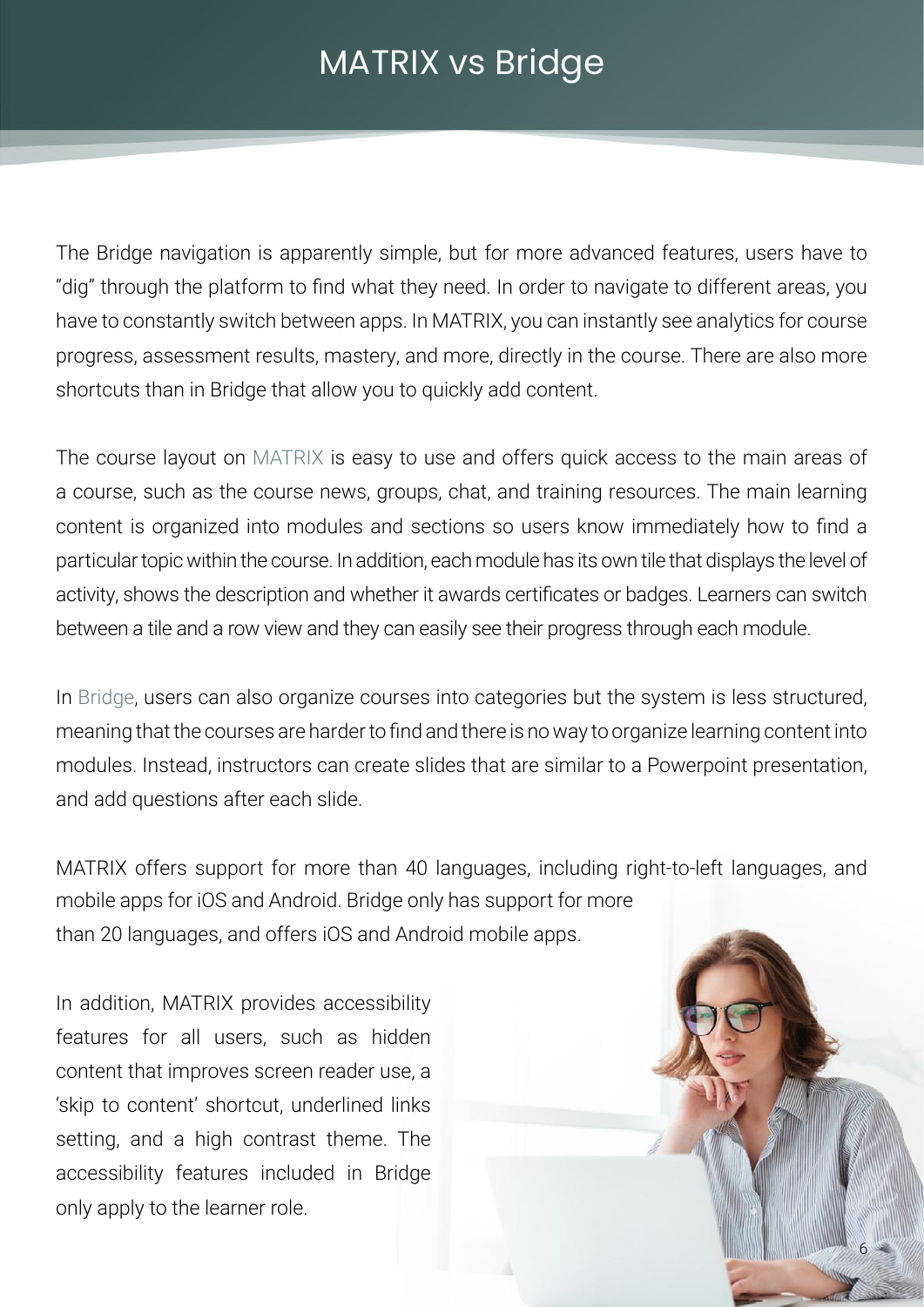### <span id="page-6-0"></span>Ease of use

MATRIX is very intuitive and easy to use. In addition, it includes an online help center with videos, getting started guides, and searchable help content. MATRIX also has a rapid response support forum where staff members typically respond to questions within 15-30 minutes during business hours 24/5.

Bridge is easy to understand and use. Bridge offers support through chat, email, and a support center.

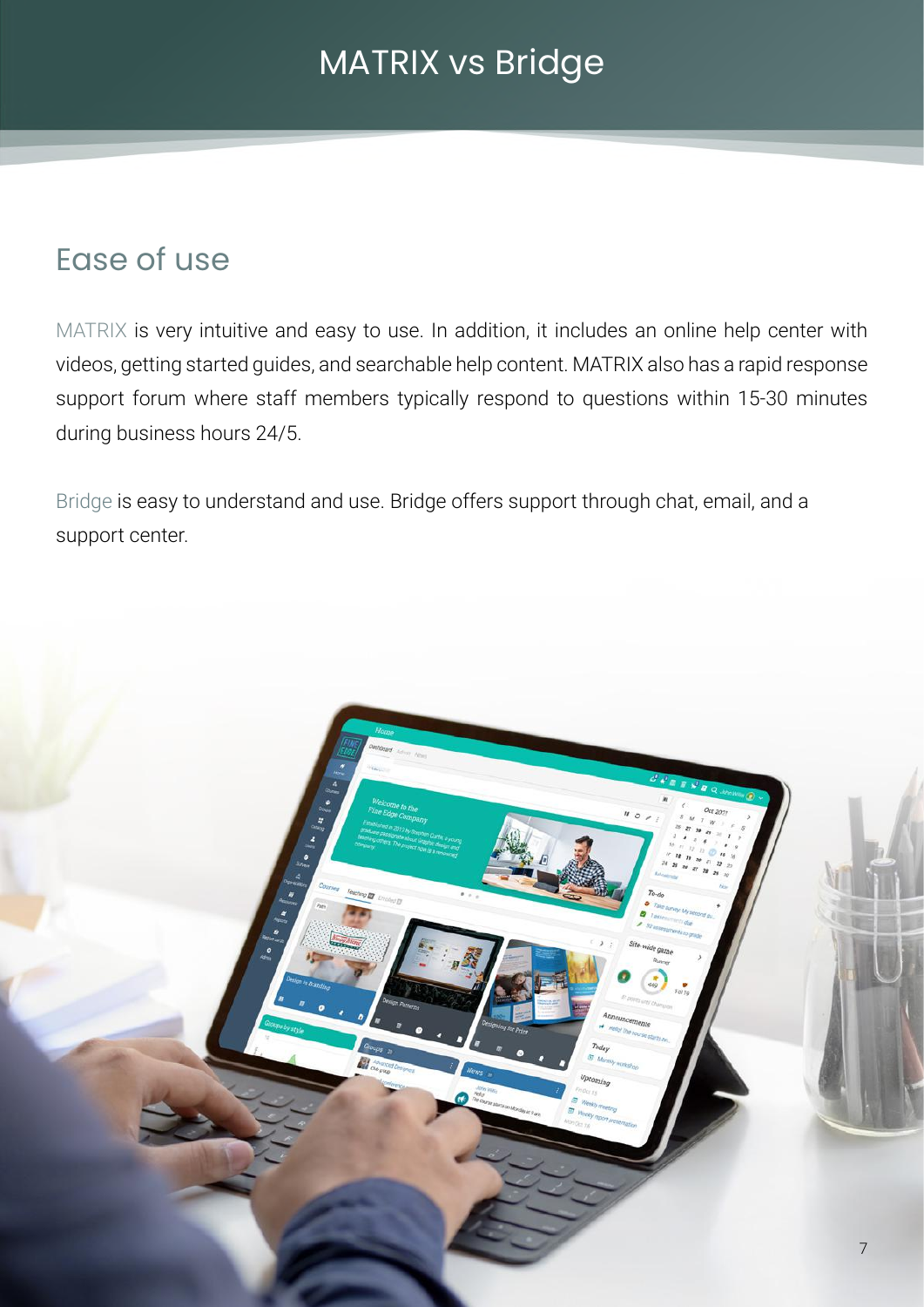### <span id="page-7-0"></span>Features

MATRIX offers more features than Bridge does, including automation, gamification, and adaptive learning. In addition, MATRIX includes more complex assessment and communication tools, as well as the ability to sell online courses directly from the platform.

#### Creating courses

In MATRIX, companies have a diverse set of options for creating courses, whether they are instructor-led, self-paced, blended, or micro learning. Instructors can create beautiful courses without any technical knowledge. They also have an HTML editor for creating content pages, complete with the ability to record audio or video directly from their browser. The editor also allows users to create HTML text templates that can be saved in the Resource Catalog and can be reused in any content area across the site. In addition, each content page has a resources section at the end, where you can add URLs, files, or any other relevant training resources.

In Bridge, users can add instructor-led and self-paced courses. Instructors can create slides that are similar to content pages but have fewer options. The content editor on Bridge lacks important functionalities. For example, there are fewer choices for fonts and no option for recording audio/video for the course. To add more interactive video options, companies can purchase the Bridge Arc solution.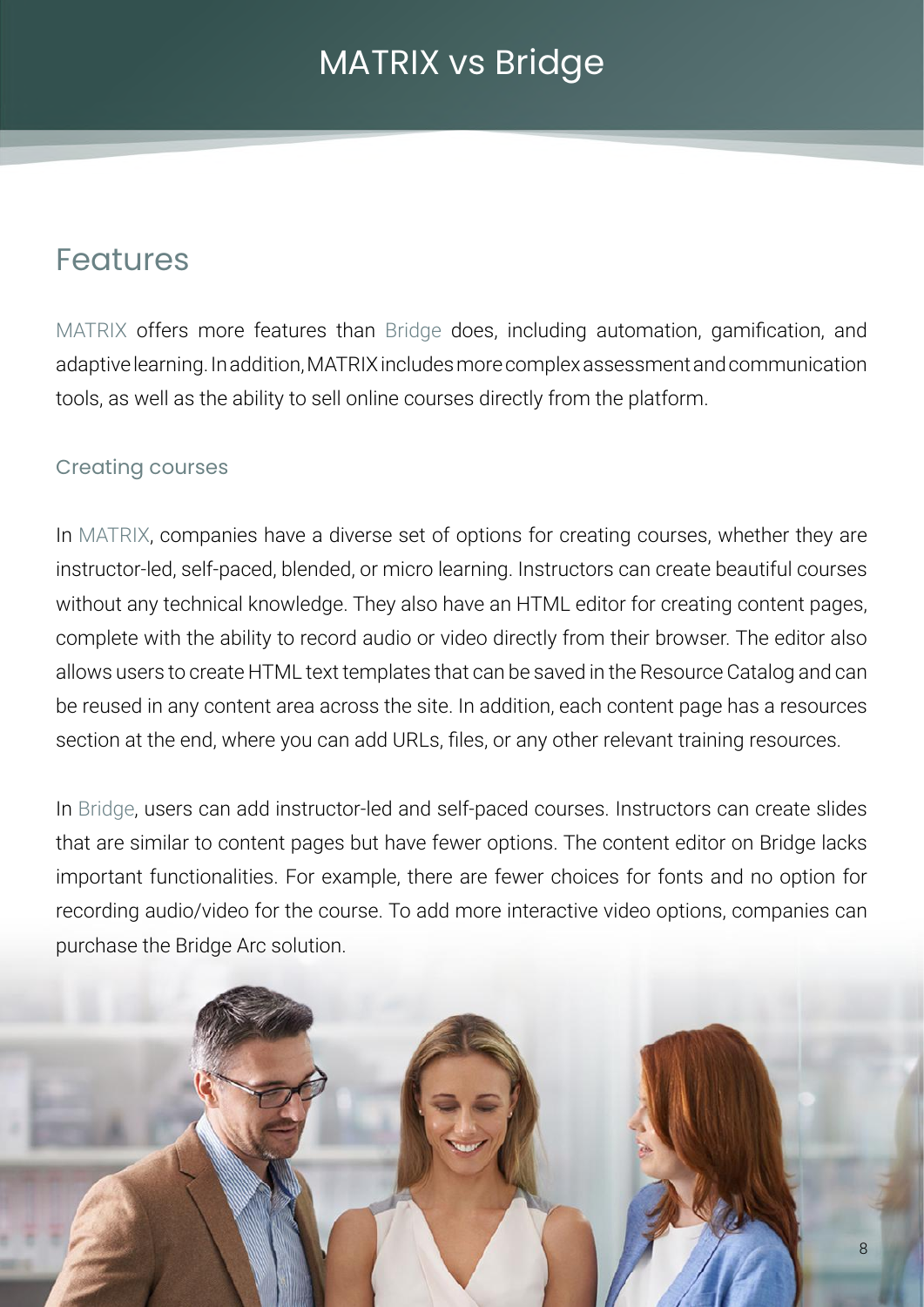#### Evaluating performance

MATRIX offers a rich set of 15 types of assessments, including quizzes, surveys, team, Dropbox, LTI, discussions, H5P, and essays.

Bridge has less options included in the main product. Instructors can only add quizzes and surveys. For other assessment types such as team assessments, companies need to purchase the Bridge Practice product.

#### Tracking progress

In MATRIX, analytics allows instructors to view useful information such as the overall progress of learners and the progress of individual learners through modules, assessments, mastery, and more. The reporting options available in MATRIX allows users to get a full overview of course attendance, completion, enrollment, status, compliance, groups, learning, paths, revenue, custom reports, and more.

9

Reporting is available for administrators and instructors.

Tracking progress in Bridge still needs some improvement, especially for reporting options. Firstly, instructors don't have the reporting function available. Secondly, some important reports are missing such as missing work reports and course attendance. If companies need advanced tools to track progress and see analytics for elements such as mastery of a skill, they have to install Bridge Perform.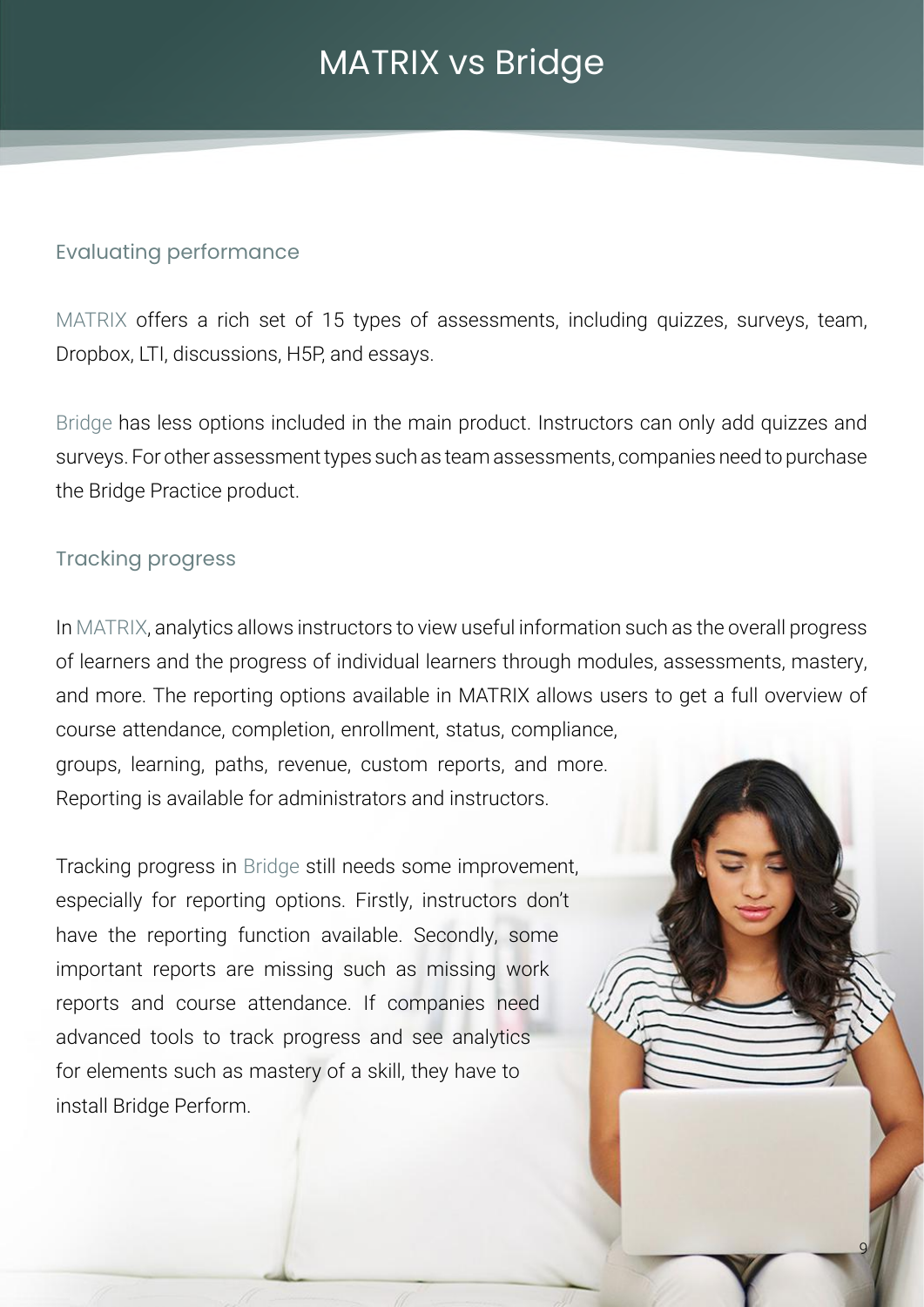#### Collaboration and communication

MATRIX makes it easy for learners and instructors to communicate, encouraging collaboration between users with tools such as chat, built-in messaging with bidirectional email integration, the option to add users as friends, forums, groups, and blogs.

The basic Bridge platform has only a few collaboration tools available such as groups and notifications. For teams, users have to purchase the Perform product and for feedback, or individual and group notifications, they have to add Bridge Practice. Even so, there is no chat, messaging, blogs or the option to add users as friends.

#### Personalization

The MATRIX automation and adaptive learning features make training and learning more flexible. It also helps administrators and instructors save time by automating certain actions, such as course enrollments, or sending automatic messages when a learner is deactivated from a course. Rules can be added in many areas of the platform such as courses, learning paths, groups, accounts, e-commerce, inactivity, compliance, and mastery. It is also easy to dynamically personalize what content and assessments learners see in courses depending on their performance through the adaptive learning feature.

MATRIX also has a complex gamification feature, in which learners gain points and badges as they advance through courses, complete site-wide tasks, and can even compete as part of a team.

Bridge does not have a automation, gamification or adaptive learning feature.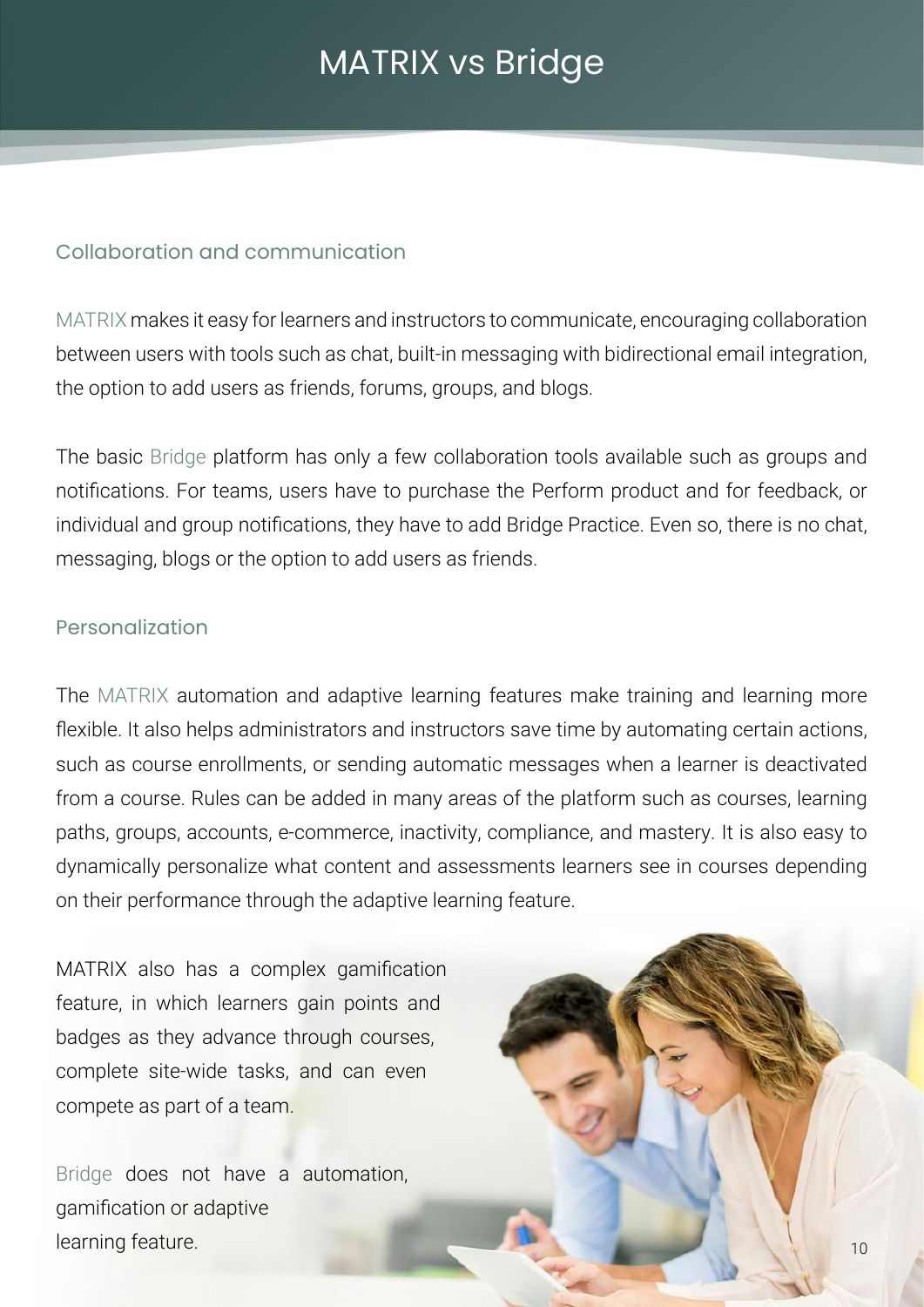#### Selling courses

MATRIX offers integrated e-commerce functionality and allows users to sell courses, learning paths, bundles, subscriptions, and digital media. MATRIX also provides a wide range of options for marketing learning content, such as course reviews, Mailchimp integration, and SEO features.

Bridge does not have a built-in e-commerce feature, meaning that companies cannot sell their courses without paying for an external solution such as Shopify and going through a more complicated integration process.

Here is a list of the features included with MATRIX that are not supported by Bridge:

#### User interface

- Customizable visitor portal Custom CSS
- Activity display
- Graphical users and resources catalog
- 
- Automatic language translation of messages and forum posts
- Support for more than 40 languages

#### Content

- Subscription plans
- Blended learning
- Learning Paths
- Digital media
- Automation
- Gamification
- Adaptive learning
- Course ratings and reviews
- Drip content
- Prerequisite certificates
- Offline mode

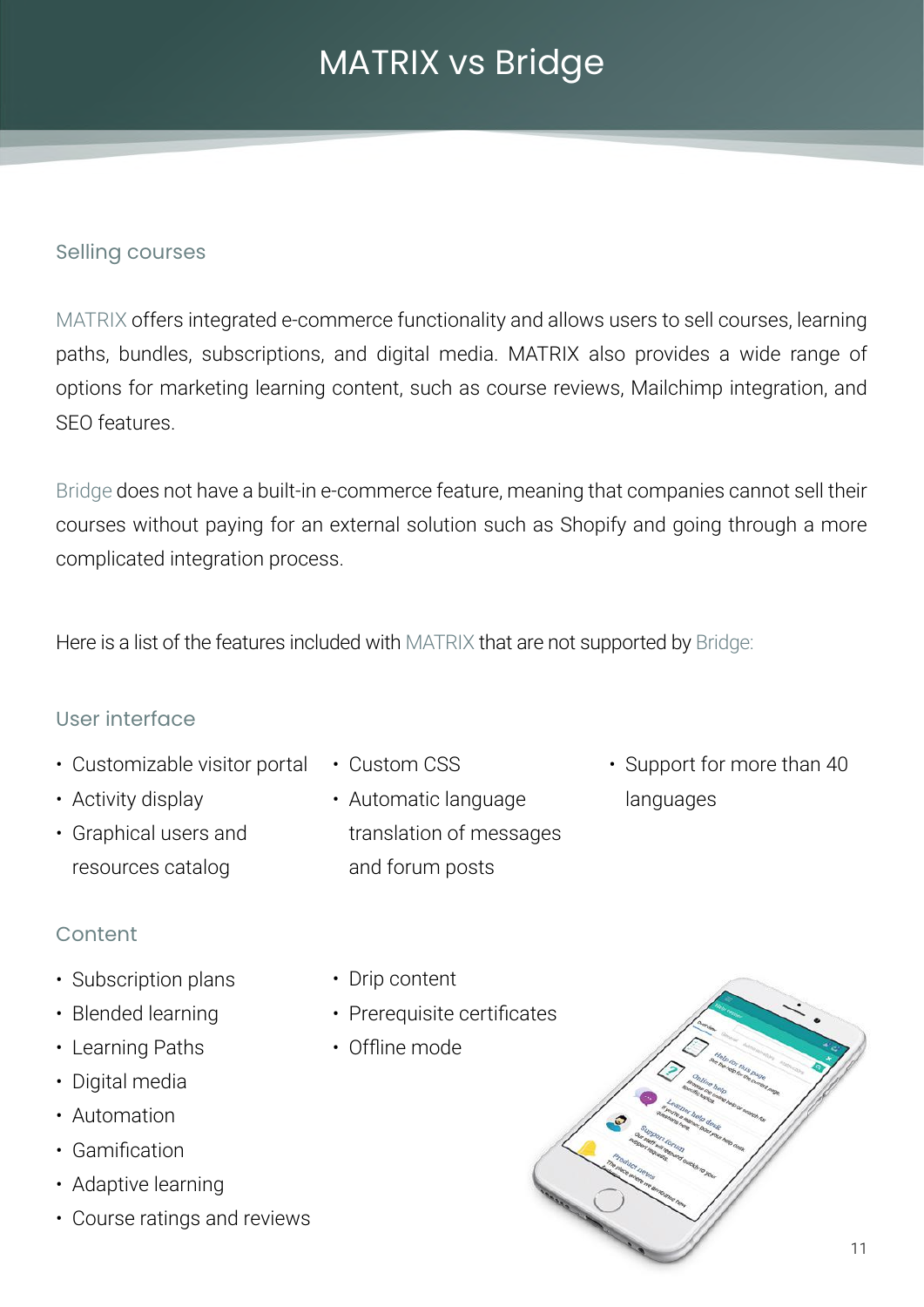#### Assessment and analytics

- Rich set of 15 assessment types such as essay and discussion assessments • Various reporting options such as assessment usage, missing work, and revenue
- Custom report widgets
- Rubrics

#### E-commerce

- Affiliates
- Flexible coupon codes

#### Collaboration

- Built-in messaging system with email integration
- Display of online users
- Built-in e-commerce integration
- Social networking
- Public profiles
- Activity feeds

• Bulk discounts

- Blogs
- Wikis
- Chat

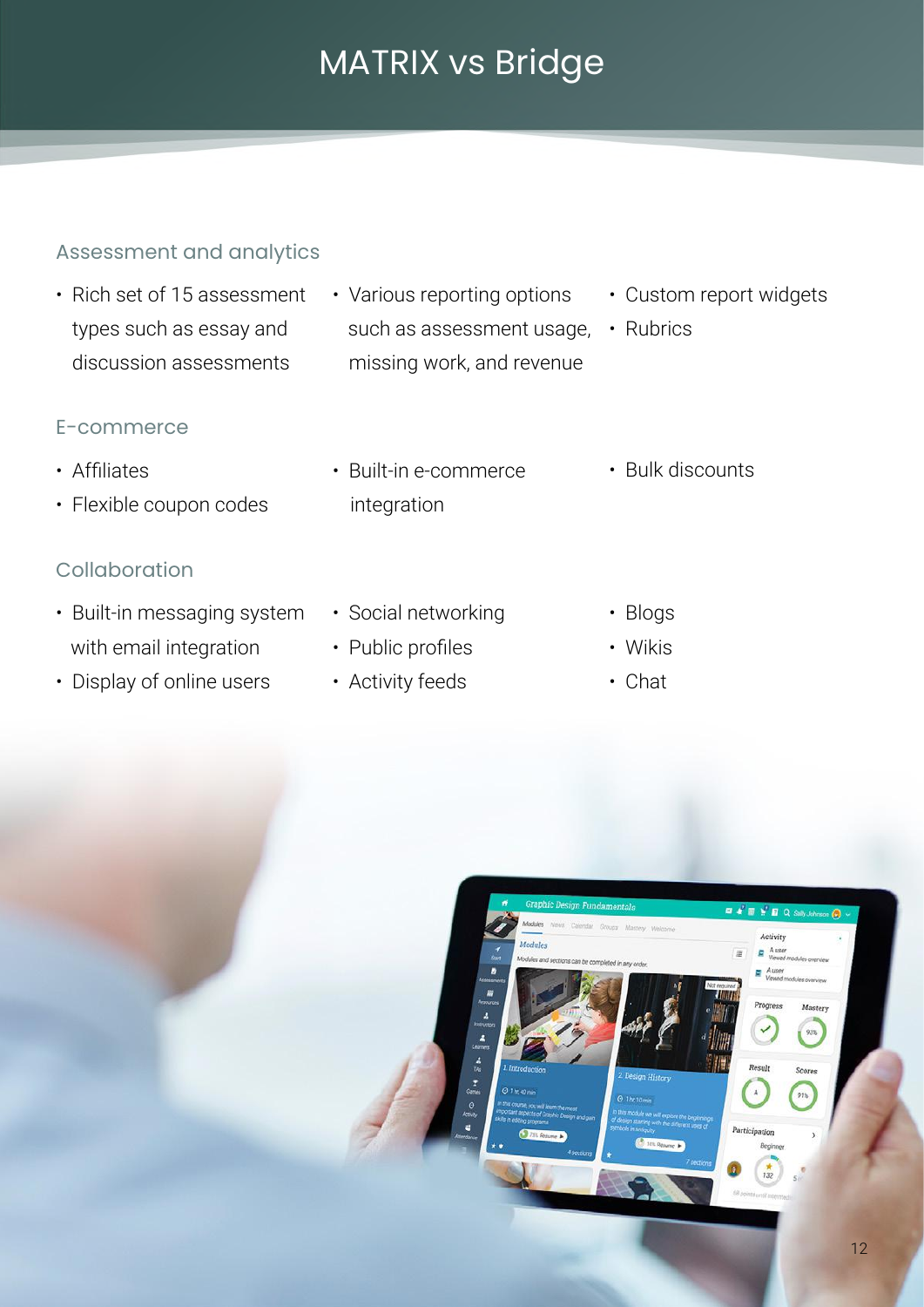#### Integrations

- Integration with 1,500+ apps via Zapier
- Google Workspace
- OneDrive
- Turnitin
- Unicheck

#### Web conferencing tools

- GoToMeeting
- GoToTraining
- Zoom

#### Payment gateways

- PayPal
- PayPal Payment Pro
- PayUbiz

#### **Other**

- Resell under your own brand
- Archiving learners
- Trash can for restoring deleted items
- Learner help desk
- Equella integration
- QTI and CCF standards
- Mailchimp
- Panopto
- CometChat
- MS Immersive Reader
- 
- Webex
- MS Teams
- Google Meet
- PayU Latam
- Authorize.net
- Stripe
- MS OneNote
- H5P
- Go1
- Udemy

• Kaltura

- PagSeguro
- Flywire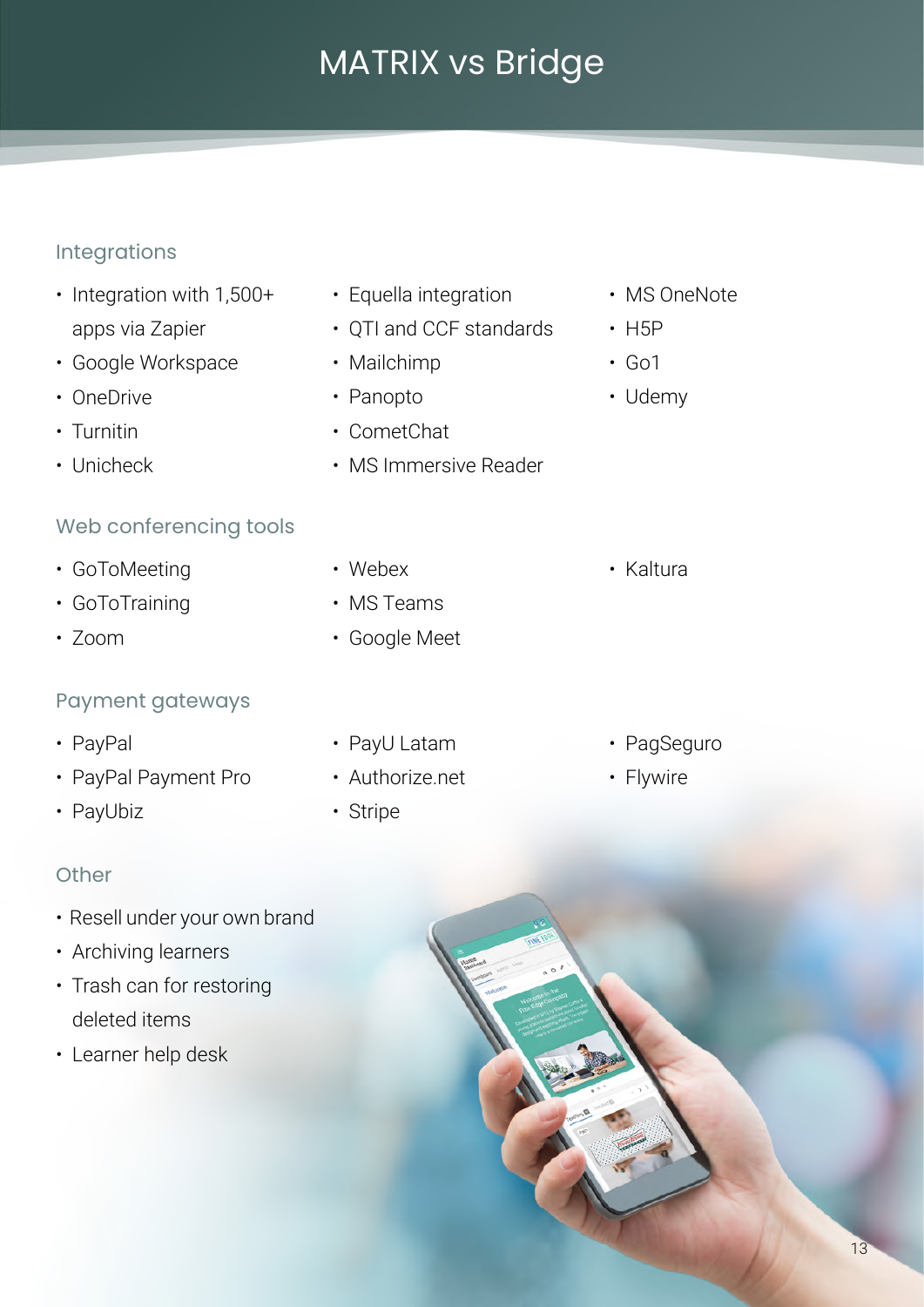### <span id="page-13-0"></span>**Cost**

MATRIX LMS plans range from \$549/month for 100 active learners (monthly billing), to \$4,699/ month for 3,500 active learners (monthly billing). There is a discount for yearly billing. There are no setup fees, cancellation fees, storage fees, bandwidth fees, support fees, or other hidden costs. MATRIX offers advanced features, such as full e-commerce functionality in each of the pricing plans.

Bridge is around \$9,000 for 500 users (yearly billing), with a one-time implementation fee starting from \$5,000 up to \$25,000, and a yearly support fee starting at \$1,700 for 500 users. To access more advanced skill tracking, assessment and micro learning, companies have to also purchase the Arc, Perform, and Practice products.